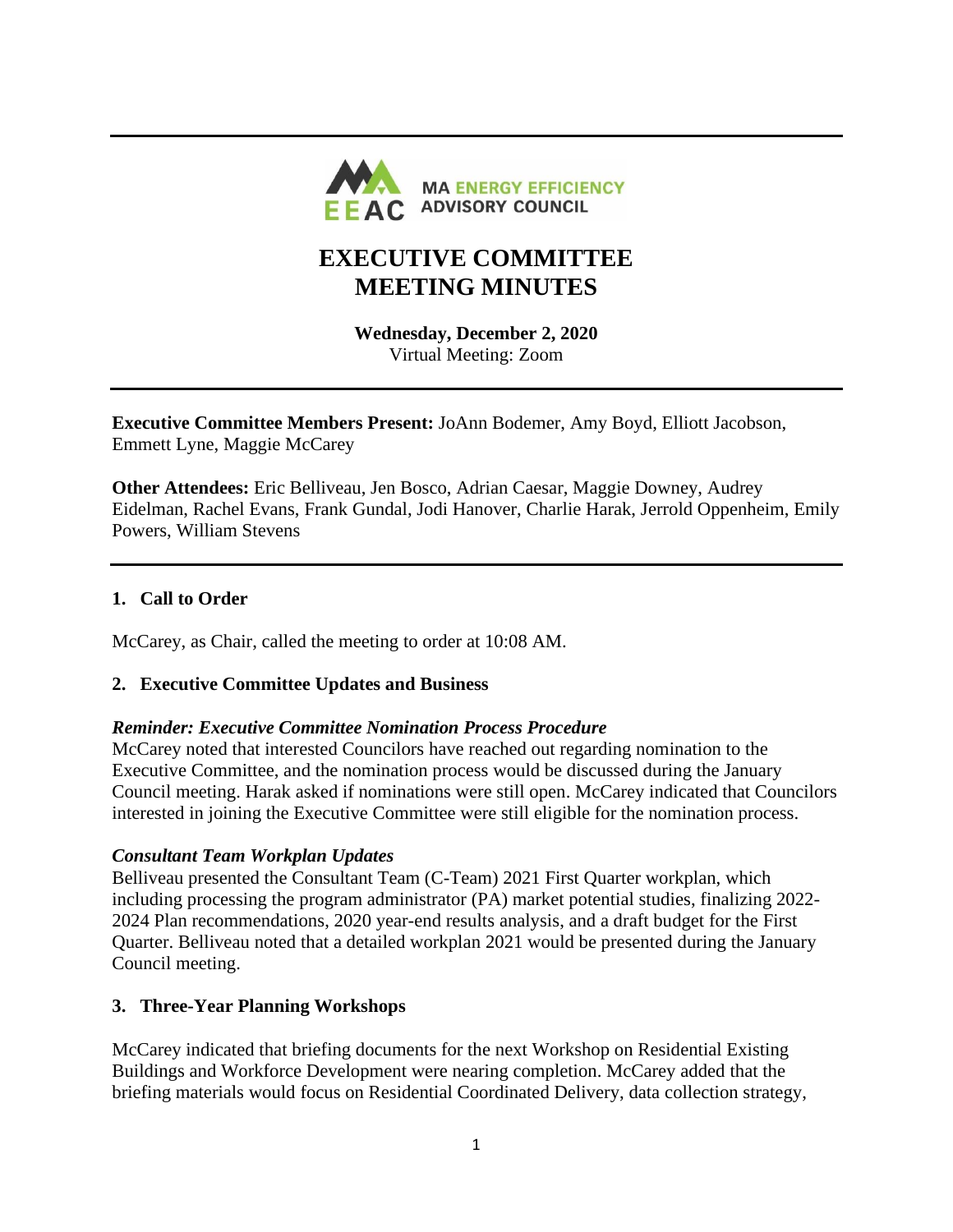electrification efforts, and workforce diversification recommendations from the Equity Working Group.

Harak said the exchange of ideas during the C&I Existing Buildings Workshop was productive and informative, especially for non-C&I experts. Lyne and Boyd agreed that the Workshop was very productive.

Belliveau requested feedback on the briefing documents to determine if the level of content included in them has been appropriate. Boyd said the briefing documents have been very helpful for Workshop preparation and discussion. McCarey commented that the memo format for briefing documents made the content digestible.

# **4. Mass Save Program Update – Implementation efforts during COVID-19**

Lyne indicated the no-cost weatherization offering for landlords and renters will likely continue through the full term. Lyne noted that there was an uptick of COVID-19 cases in contractor community, but there were no confirmed cases of contractor to customer COVID-19 transmission. Lyne added that the contractor community has appreciated having clear procedures for mitigating COVID-19 spread, and the PAs sent a communication to contractors before Thanksgiving regarding maintained safety during the winter season. Gundal summarized a letter from a contractor who praised the safety protocols for protecting their family from COVID-19 exposure effectively.

McCarey wondered if there were longer wait times due to the no-cost insulation incentive and contractor ramp up. Lyne said the PAs developed a healthy backlog of insulation projects and could provide wait time data. Downey said customers scheduling audits in early December would be served in mid-February with work being scheduled out through March for Cape Light Compact customers. Downey added that income-eligible customers had a shorter lead time for getting into their homes. McCarey asked if the enhanced Small Business incentives were extended through November. Downey said Small Business incentives through Cape Light Compact's lead vendor energy assessments were extended through June 30, and statewide upstream incentives were extended through the calendar year.

Belliveau asked that the PAs provide a preliminary 2020 year-end program performance summary in January. Gundal replied that they could provide a verbal summary of projections in the January meeting. McCarey added this to the draft January Meeting Agenda items. Hanover also noted the December Data Dashboard would be available to review preliminary program performance through 2020.

McCarey mentioned releasing an updated contractor survey in the coming weeks to determine what additional support contractors may need. Lyne said the PAs are determining if a quarterly survey would be best, but the surveys have been beneficial.

# **5. December EEAC Meeting – Agenda Finalization**